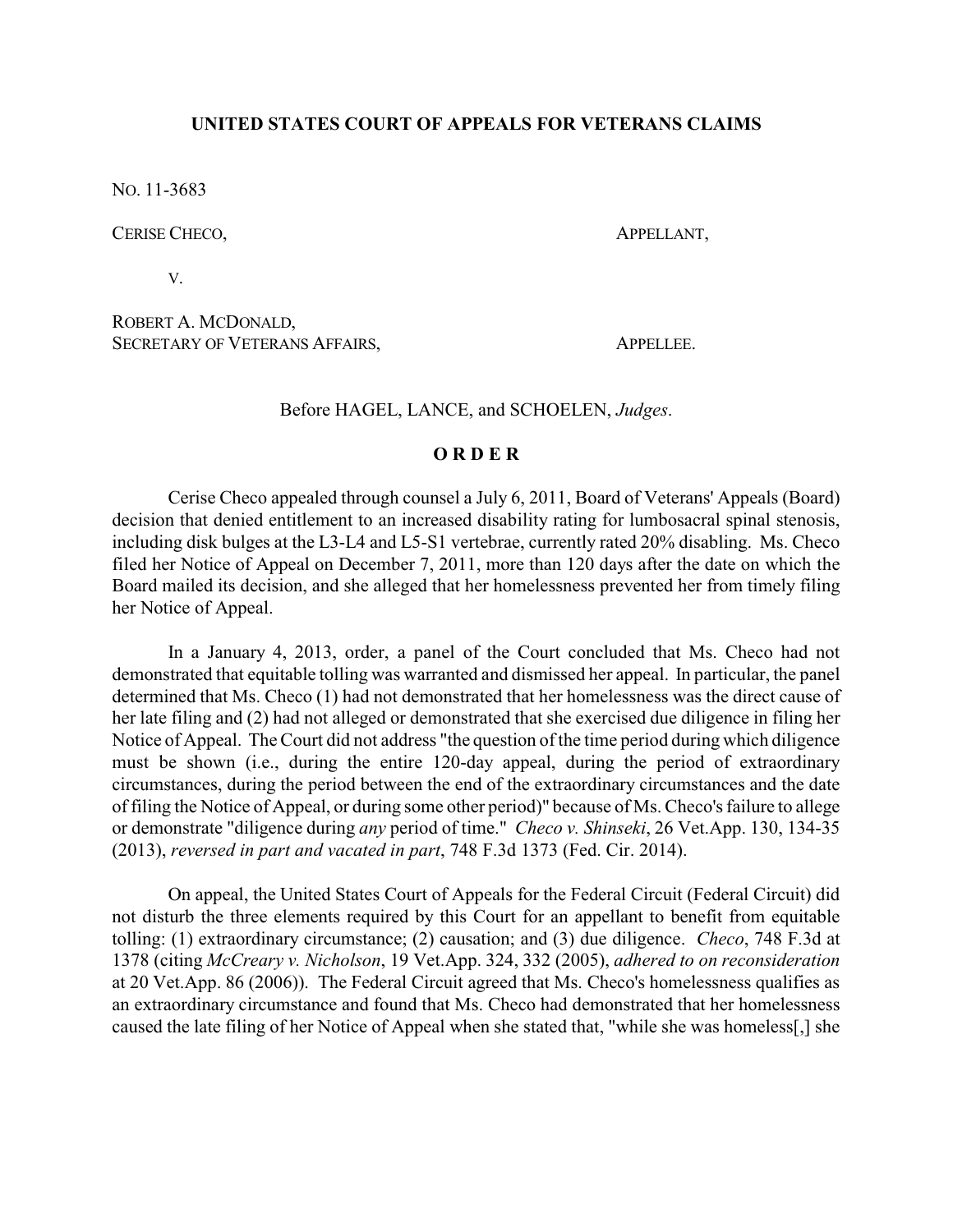was unable to receive mail and did not learn about the hearing and subsequent decision" until October 6, 2011.<sup>1</sup> *Id.* at 1378, 1381 (internal quotation omitted).

Regarding the remaining question of due diligence, the Federal Circuit concluded that it had jurisdiction to decide the question of the time period during which diligence must be shown, despite thisCourt's conclusion that Ms. Checo's sparse pleadings rendered such a determination unnecessary. *See id.* at 1379 n.7 (citing *Linville v. West*, 165 F.3d 1382, 1384 (Fed. Cir. 1999) (stating that the Federal Circuit can review on appeal arguments that were ignored or rejected sub silentio by this Court)). The Federal Circuit determined that "due diligence must only be shown during the requested tolling period, which can occur at any time during the statutory period." *Id.* at 1379 (citing *Harper v. Ecole*, 648 F.3d 132, 139 (2d Cir. 2011)). In other words, the Federal Circuit adopted the "stop-clock approach," so called "because the clock measuring the 120-dayappeal period is 'stopped' during the extraordinary circumstance period and starts ticking again only when the period is over." *Id.*

In adopting the "stop-clock approach," the Federal Circuit distinguished the extraordinary circumstance in *McCreary*, 19 Vet.App. at 333–a hurricane–where this Court required the appellant to show diligence throughout the entire appeal period, and Ms. Checo's extraordinary circumstance–homelessness–that had a definite end date. *Checo*, 748 F.3d at 1380 (finding that "the *McCreary* standard is a fallback approach, one that is to be used only when the extraordinary circumstance period has no end date, such as the recovery period after a hurricane"). As a result, the Federal Circuit determined, based on the assertion by Ms. Checo–undisputed by the Secretary–that the period of extraordinary circumstances ended on October 6, 2011. *Id.* at 1379 n.6. Accordingly, to be entitled to equitable tolling, Ms. Checo must have exercised due diligence between July 6, 2011–the date of the Board decision–and October 6, 2011–the date on which the Board decision was resent to her at her new address.

The Federal Circuit reversed this Court's decision and remanded for reconsideration of entitlement to equitable tolling, which, in Ms. Checo's case, rests on the question of whether she demonstrated due diligence during the period of time she seeks to toll. To determine whether Ms. Checo demonstrated the diligence necessary to permit equitable tolling the Court requires "'reasonable diligence'" under the circumstances, not "'maximum feasible diligence.'" *Holland v. Florida*, 560 U.S. 631, 653 (2010) (finding that the "diligence required for equitable tolling purposes is 'reasonable diligence,' not 'maximum feasible diligence'" (citations and internal quotation marks omitted)); *cf. McCreary*, 19 Vet. App. at 332 (requiring an appellant to demonstrate that he exercised "'due diligence' in preserving his appellate rights, meaning that a reasonably diligent appellant, under the same circumstances, would not have filed his appeal"). As the Court stated in *McCreary*, the "due diligence" standard does not require a showing of impossibility. *Id.*

 $1$  The Federal Circuit found that "Ms. Checo only needed to demonstrate causation between her homelessness and the period she sought to be tolled (i.e., the 91-day period [between July 6 and October 6, 2011])." 748 F.3d at 1381. In other words, Ms. Checo only needed to demonstrate that she was unable to file her Notice of Appeal due to homelessness during the relevant 91-day period; she did not need to demonstrate that she was unable to file her Notice of Appeal between October 6 and December 7, 2011.